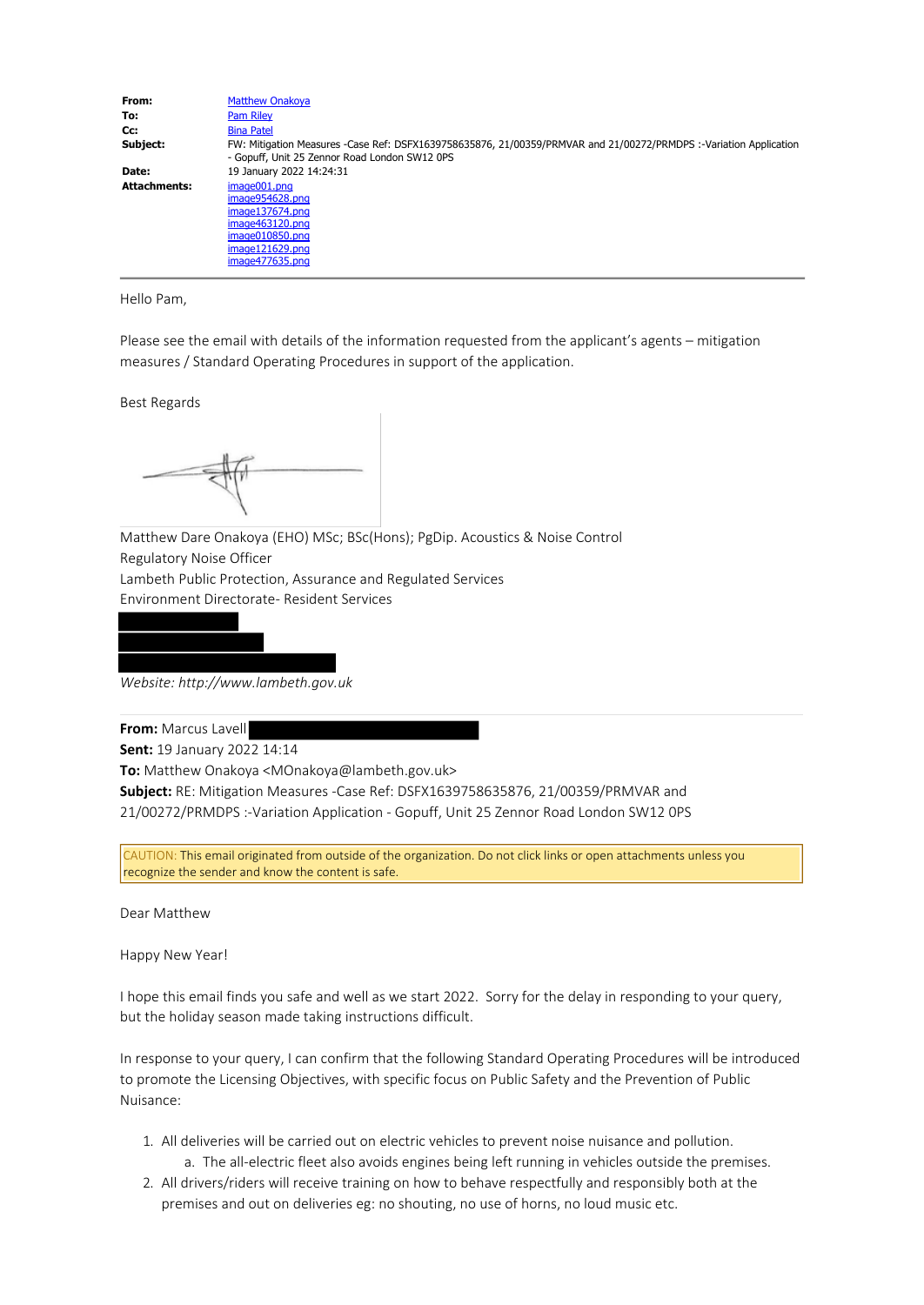- a. Please note that the Premises Licence Holder does not use delivery services such as Deliveroo or Uber Eats to fulfil deliveries. Rather, they bring in workers to deliver under the Gopuff brand and therefore can provide direct training and ensure standards are met.
- 3. The drivers/riders will wait inside the premises for their orders in the designated waiting area.
- 4. There will be signage reminding the drivers/riders to leave quietly on the exits of the premises.
- 5. Drivers/riders will be instructed not to loiter in the vicinity of residential premises throughout their shift.

I hope that the above addresses your concerns relating to the extension of hours at this premises. Should you have any queries or require further information, please call me on 07921 361387 or email me at this address.

Kind regards



From: Matthew Onakova Sent: 31 December 2021 12:02 To: 'marcus.lavel Subject: RE: Mitigation Measures -Case Ref: DSFX1639758635876, 21/00359/PRMVAR and 21/00272/PRMDPS :-Variation Application - Gopuff, Unit 25 Zennor Road London SW12 OPS

Dear Mr Marcus Lavell,

I refer to our telephone discussion earlier today regarding the Premises License Variation Application with references detailed above.

I have examined the variation application submitted to Lambeth Licensing Team for consideration-with specific reference to the key licensing objectives: 1) Public safety and 2 Preventing public nuisance respectively.

Therefore, as discussed please submit evidences or documents detailing proposed mitigation measures for the purposes of achieving the identified 2 key objectives detailed above.

Awaiting your response.

**Best Regards**